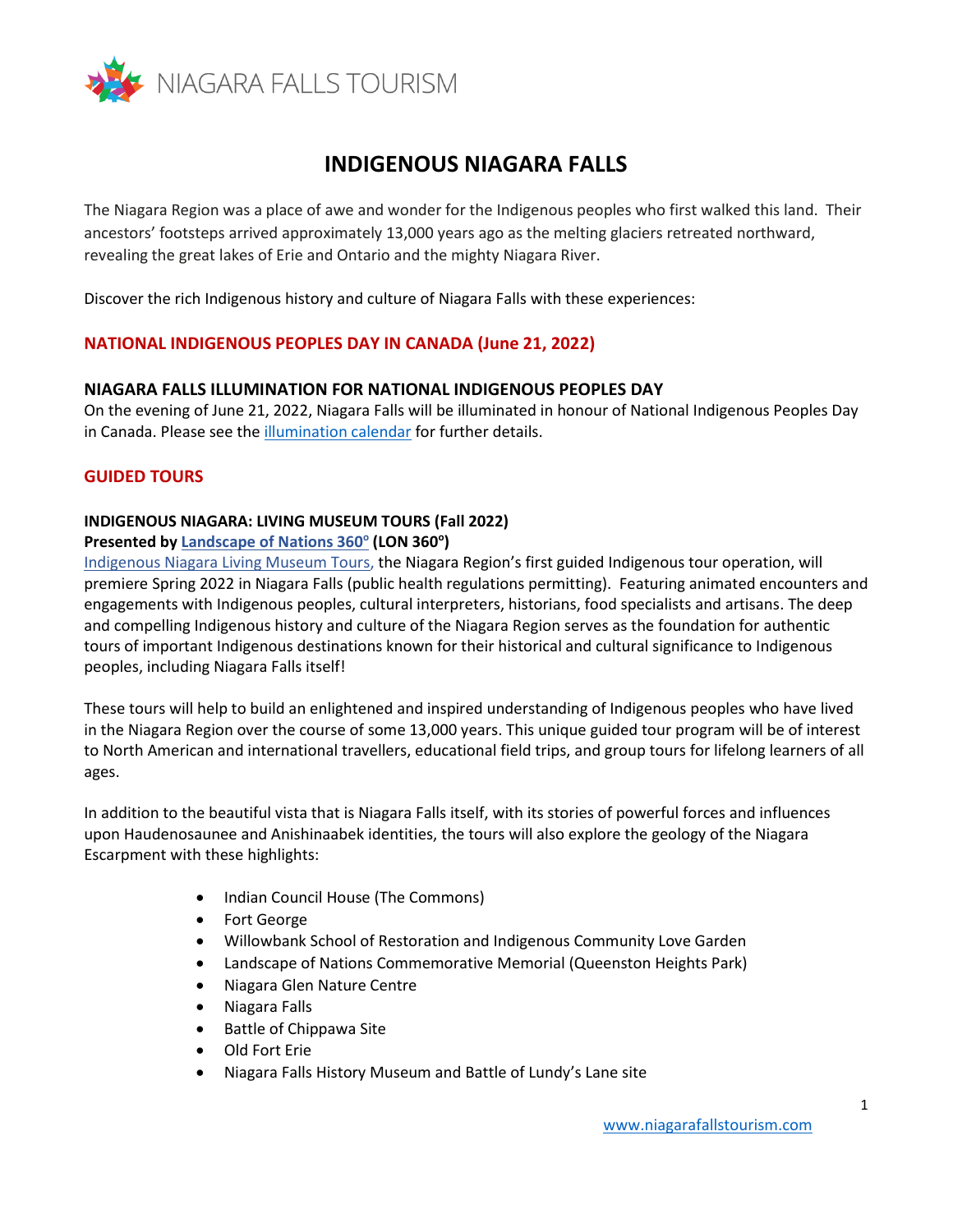

- First Nations Peace Monument (Battle of Beaver Dams site)
- Niagara Escarpment Environment (Laura Secord Legacy Trail)
- Norton's Cabin (The Brown Homestead)
- Curtain Call (FirstOntario Performing Arts Centre)
- Indian Trails of Niagara (drives on St. Paul Street and Mississauga Road)

#### **About Landscape of Nations 360°**

Landscape of Nations 360° is a not-for-profit organization that creates, designs, and implements educational and expressive arts programs that convey the meaning, depth, substance, and contributions of Indigenous peoples to Canadian history and society. The organization develops projects that are intended to enlighten and transform the public's understanding of — and engagement with — Indigenous peoples.

## **EXHIBITS**

## • **THE GREAT NIAGARA ESCARPMENT INDIGENOUS CULTURAL MAP (Virtual)** Begin exploring important Indigenous sites in the Niagara Region online at [thegreatniagaraescarpment.ca](http://www.thegreatniagaraescarpment.ca/) by clicking on the blue pin destinations to reveal information, photos, resources, and videos. Click [here](http://www.thegreatniagaraescarpment.ca/) for information.

## • **EMPATHIC TRADITIONS (Virtual)**

### **(Presented by: LON 360<sup>o</sup> and Niagara Falls History Museum)**

The Niagara Region was a place of awe and wonder for the Indigenous peoples who first walked this land. Their ancestors' footsteps arrived approximately 13,000 years ago as the melting glaciers retreated northward, revealing the Great Lakes of Erie and Ontario and the mighty Niagara River. Explore the collection featuring objects that reveal the presence of Indigenous peoples, their art and history in the Niagara region, extending back hundreds of generations up to the present day. Explore videos created by curators Rob MacDonald, Rick Hill and Dave Labbe as they explain the source materials, uses and beauty of the Indigenous artifacts in the collections. Solve the mystery of the bannerstones! Click [here](https://empathictraditions.ca/) for the exhibit. To learn more about the history of indigenous people in Niagara Falls visi[t Niagara Falls History Museum.](https://niagarafallsmuseums.ca/discover-our-history/reclaiming-cultural-identity/indigenous-history-a-brief-summary)

## **EVENTS**

#### • **JUNE 2022 NIAGARA PARKS: INDIGENOUS MONTH SPEAKER SERIES (VIRTUAL)**

Celebrating the Gifted Waters: Women's Sharing Circle

This National Indigenous History Month, explore issues impacting Indigenous women from different perspectives, age groups and career paths with our Indigenous Month Speaker Series. Celebrating the Gifted Waters: Women's Sharing Circle is an opportunity to participate in poignant dialogues alongside six Indigenous commentators specializing in Indigenous history, art and contemporary culture.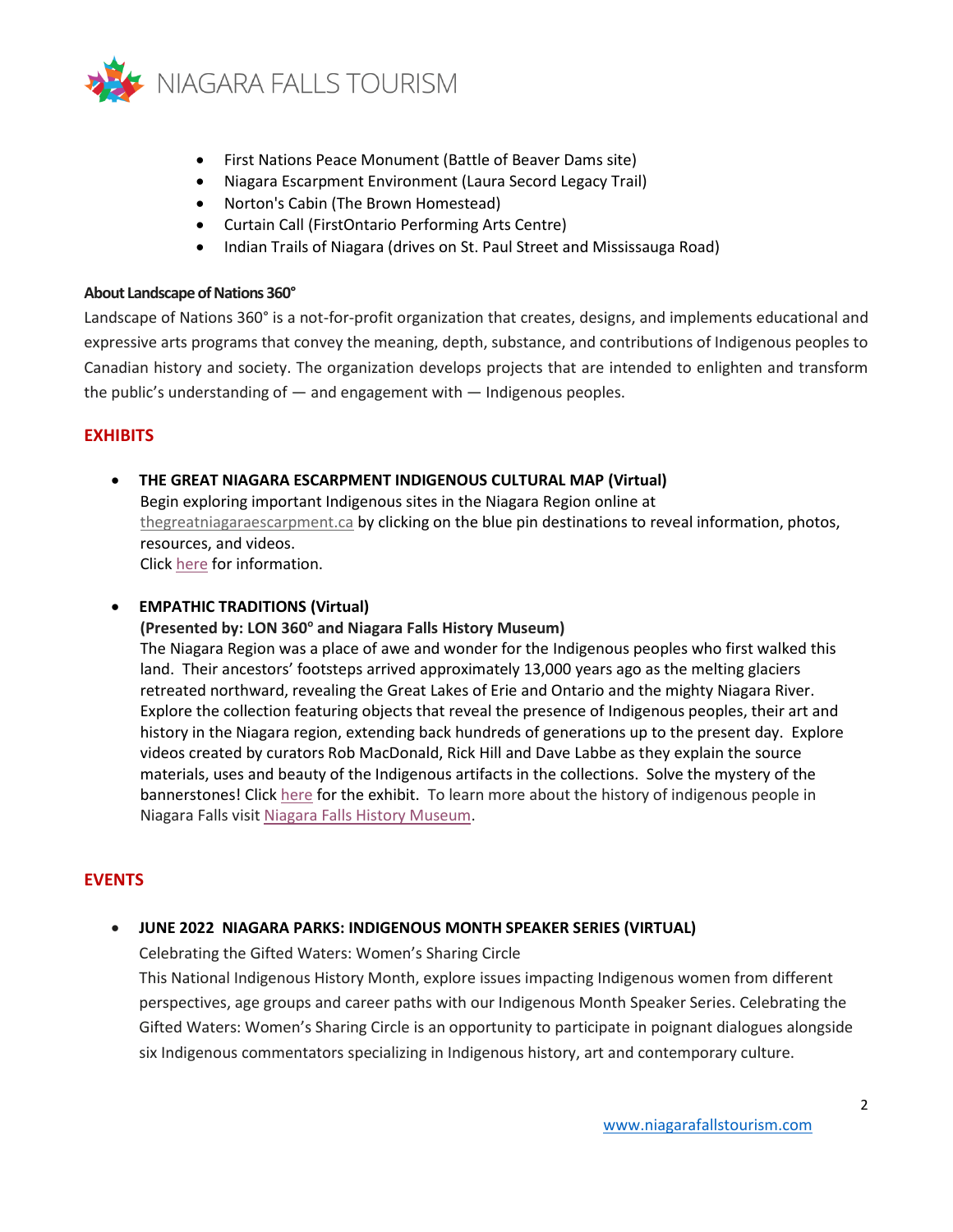

The Indigenous Month Speaker Series is delivered as a live-streamed, digital event. Tickets grant access using any computer, tablet or mobile device for these live, interactive sessions. Tickets are \$15 per event, or \$35 for the series. All sessions begin at 7:00 PM.

#### **Indigenous Women in Fashion and Entertainment**

Semiah Smith and Brittany Clause June 2, 7:00 P.M. – \$15

#### **Strawberry Moon Matriarch Circle**

Grandmother Jackie Labonte and Grandmother Gail Whitlow June 16, 7:00 P.M. – \$15

## **Preserving Indigenous Culture in the Community**

Alyssa M. General and Nikki Shawana June 30, 7:00 P.M. – \$15

## **INDIGENOUS CONNECTIONS IN NIAGARA**

The land along the Niagara River has been recognized as a spiritual place with rich ties to Indigenous history and culture for many generations, and Indigenous peoples have lived along the shores between Lake Erie to Lake Ontario for more than 13,000 years.

This protected Crownland on which Niagara Parks now sits was established by treaties dating back to the 1700s. The mandate to make Niagara Parks free and accessible to the public, can also find its origins in the original intent of those treaties. Niagara Parks remains committed to making the promise of Truth and Reconciliation real in its community.

Digital assets available **[here](https://www.dropbox.com/sh/72f1fu1nxbrhopb/AAB00pFYm2V7lQ_6rqvzfnika?dl=0)**

## • **NIAGARA FALLS MUSEUM OF HISTORY: INDIGENOUS PROGRAMMING**

Visit the Niagara Falls Museum of History for regular Indigenous programming throughout the year.

- **Indigenous History: A Brief Summar[y here](https://niagarafallsmuseums.ca/discover-our-history/reclaiming-cultural-identity/indigenous-history-a-brief-summary)**
- **Indigenous Beadwork**. More information [here](https://niagarafallsmuseums.ca/discover-our-history/reclaiming-cultural-identity/indigenous-beadwork-in-niagara) **June 18, 2022: Longhouse Basket Workshop** As part of the Museums ongoing *Reclaiming Cultural Identity* initiatives, the Niagara Falls History Museum has teamed up with Kimberly White-Atkins of Talking Turtle Baskets for a Longhouse Basket Workshop. Kimberly is Akwesasne Mohawk of the Turtle Clan. She has been making black ash and sweetgrass baskets for 11 years. She is passing down her knowledge to her children and hopefully to her grandchildren, so they may carry on the tradition of basket making. Registration is required. To reserve your spot, please click **[here](https://anc.ca.apm.activecommunities.com/niagarafalls/activity/search?onlineSiteId=0&activity_select_param=2&activity_category_ids=27&viewMode=list)**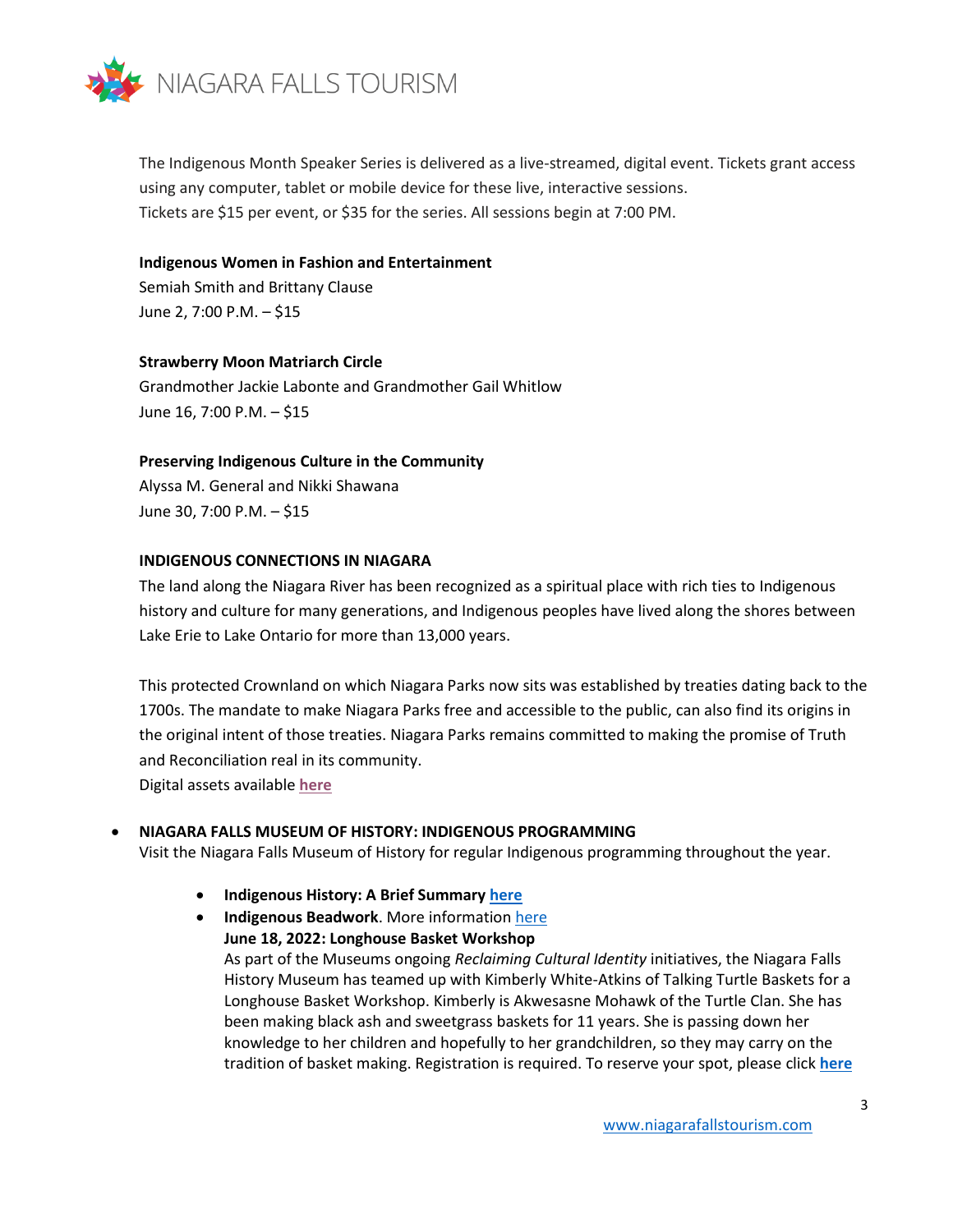

#### • **NOVEMBER (ANNUAL) - VALOUR AND VICTORY**

The Landscape of Nations memorial is the location of a solemn Remembrance Day ceremony each November for Indigenous veterans and the Six Nations and Native Ally contributions and sacrifices made during the Battle of Queenston Heights and the War of 1812 in support of their British and Canadian compatriots. Click **[here](https://www.niagaraparks.com/events/event/valour-victory-honouring-indigenous-veterans)** to learn more.

#### **PUBLIC ART/MONUMENT**

#### **LANDSCAPE OF NATIONS: THE SIX NATIONS AND NATIVE ALLIES COMMEMORATIVE MEMORIAL**

(Queenston Heights Park, Niagara Falls)

A nationally significant public artwork that was unveiled on Oct 2, 2016, the Landscape of Nations is a living memorial dedicated to the contributions and sacrifices made by Six Nations and Native Allies on Queenston Heights and throughout the War of 1812.

Click **[here](https://www.niagaraparks.com/things-to-do/landscape-of-nations-virtual-visit)** to learn more.

#### **THE OSSUARY**

The largest First Nations burial ground in the Province of Ontario was found in 1828, when a violent thunderstorm blew down a large tree. Bones and First Nations relics such as pipes, pottery and arrowheads were found to be entangled in the roots. A stone cairn marking the site of the **[Ossuary](https://niagarafallsmuseums.ca/discover-our-history/history-notes/ossuary.aspx)** was unveiled by the Lundy's Lane Historical Society on October 5, 1934. Rising to a height of twelve feet, the monument is topped with a carved limestone arrowhead pointing in the direction of the Ossuary, 200 yards north-west of the cairn.

#### **SPOKESPEOPLE, IMAGES, RESOURCES**

Please contact Irene Knight, Public Relations Manager at [iknight@niagarafallstourism.com.](mailto:iknight@niagarafallstourism.com)

#### **ABOUT NIAGARA FALLS CANADA**

Overlooking the legendary Canadian Horseshoe, American and Bridal Veil waterfalls, Niagara Falls is a fourseason destination renowned for its awe-inspiring natural wonders combined with world-class accommodation, thrilling entertainment and a burgeoning culinary scene. Visitors from Ontario, across North America and around the world who come to experience adventure, discover family fun, feel the romance and create unique and memorable experiences have made it Canada's #1 leisure travel destination.

#### **PLAN YOUR VISIT**

For more information about unique and memorable experience in Niagara Falls, please visit [www.niagarafallstourism.com](http://www.niagarafallstourism.com/) and these helpful resources:

#### **WHERE TO STAY**

Book a room in [nearby hotels](https://www.niagarafallstourism.com/sleep/hotels-motels/) within walking distance of the Falls or a Fallsview room to enjoy a [Room with a](https://www.niagarafallstourism.com/sleep/fallsview-hotels/)  [View,](https://www.niagarafallstourism.com/sleep/fallsview-hotels/) the majesty of the Falls from the comfort of your bed, any time of the day. Niagara Fall[s campgrounds and](https://www.niagarafallstourism.com/sleep/campgrounds-cottages/)  [cottages](https://www.niagarafallstourism.com/sleep/campgrounds-cottages/) afford visitors a special way of getting a little closer to nature.